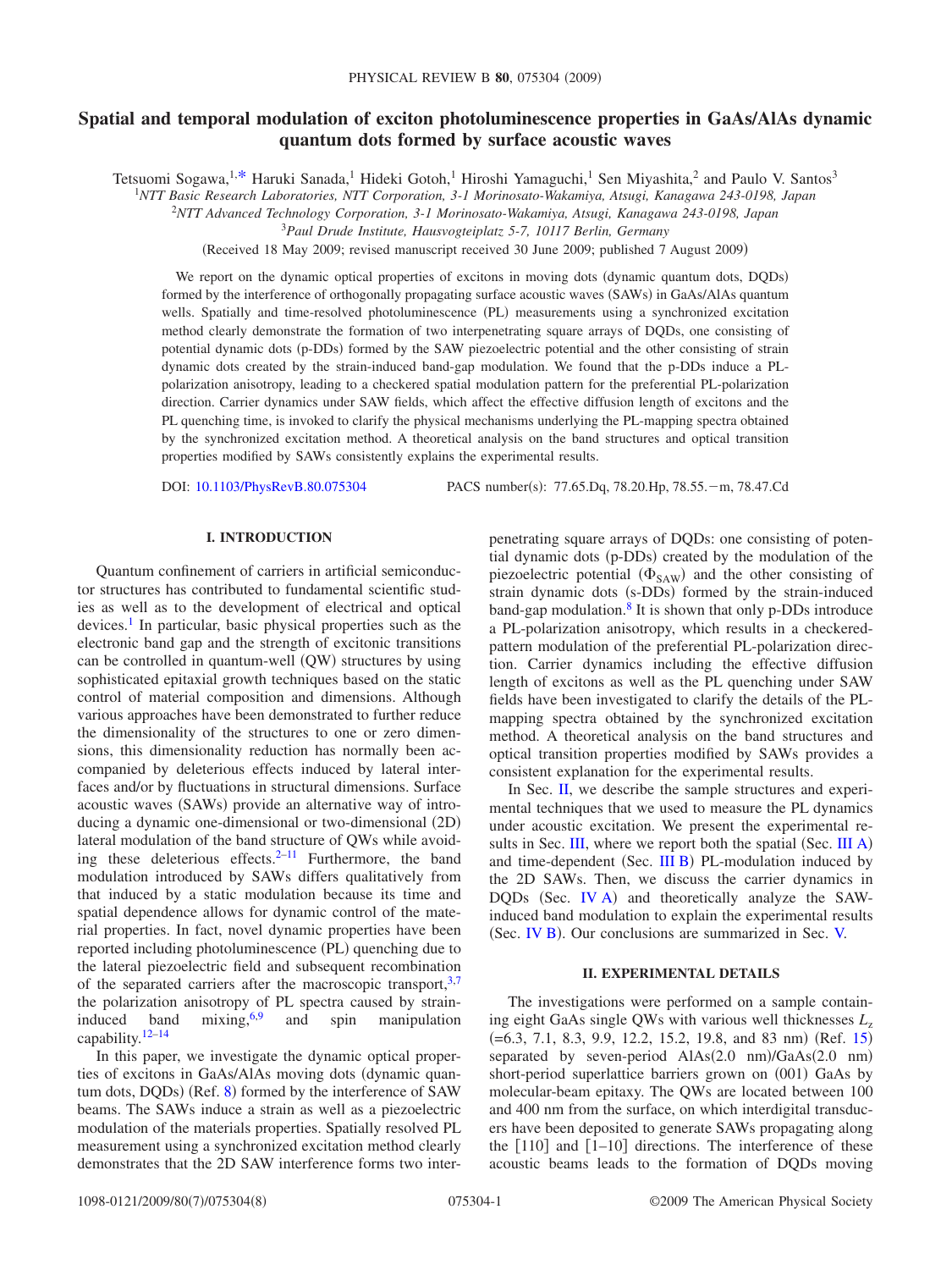<span id="page-1-0"></span>

FIG. 1. (Color) (a) Schematic illustration of the in-plane components of the particle displacement field with electron-attractive (holeattractive) p-DDs denoted by red (blue) circles, and tensile (compressive) s-DDs denoted by green (light blue) squares. (b) Spatial distribution of the PL intensity for the 6.3 nm QW measured by the CCD detector and integrated from 1.619 to 1.640 eV, (c) degree of PL polarization (p), and (d) spatial distribution of the PL intensity recorded at a photon energy of 1.623 eV. (e) Spatial distribution of the PL intensity from the 9.9 nm QW and (f)  $\rho$ , integrated from 1.559 to 1.575 eV.

along the  $[100]$  $[100]$  $[100]$  direction, as illustrated in Fig.  $1(a)$ . As the SAW frequency is 820 MHz, the spatial modulation period (i.e., the SAW wavelength  $\lambda_{SAW}$ ) corresponds to about 3.6  $\mu$ m, as obtained from the SAW phase velocity  $(v_{SAW})$  of 2950 m/s. Low-temperature (4 K) spatially resolved PL spectra were measured in a helium gas-flow cryostat using a confocal micro-PL setup with a spatial resolution of approximately 1  $\mu$ m. Mode-locked pulses (1.5 ps, 82 MHz, 720 nm, and  $15-30$   $\mu$ W) from a Ti-sapphire laser synchronized with the SAW frequency were used to generate carriers, i.e., one optical excitation pulse for every ten SAW periods. The PL was spectrally analyzed by a spectrometer connected to a charge-coupled-device (CCD) detector or a synchronously scanning streak camera.

Spatial modulation of the band structure, a unique feature introduced by the SAW-induced dynamic modulation, was studied using microscopic reflectance and reflectance anisotropy[.5](#page-7-13) In the present study, we adopted a PL-mapping technique using synchronized light excitation to investigate the spatial modulation induced by  $SAWs<sup>11</sup>$  If an appropriate excitation carrier density is chosen, the lateral component of the SAW piezoelectric field becomes partially screened after the arrival of the excitation pulse. Subsequently (i.e., after a few hundred ps), as the carrier density decreases and the piezoelectric field recovers, the PL becomes strongly suppressed by the spatial separation of electrons and holes. As a result, most of the emission occurs within the first few hundred ps after the laser pulse and primarily reflects the band structure around the microscopic carrier-generation spot. The travel distance of the SAW fields during the 200 ps time interval after the laser pulse, which corresponds to approximately 0.6  $\mu$ m, is smaller than the spatial resolution of the experimental setup. Thus, even if the CCD detects the timeintegrated PL intensity, the spatial modulation can be visualized by the synchronized PL-mapping measurement, as discussed in Sec. [IV A.](#page-3-0)

In the experimental configuration shown in Fig.  $1(a)$  $1(a)$  with the  $X=[010]$  and  $Y=[-100]$  axes oriented along the horizontal and vertical directions, respectively, the SAW beams travel from top right to bottom left and top left to bottom right. The DQDs move in the −*Y* direction (i.e., toward the bottom). Spatially resolved PL measurements were carried out by scanning the sample stage along *X* and *Y* with a step of 0.4  $\mu$ m. In the PL-polarization studies, we define the degree of polarization anisotropy  $\rho$  as the relative difference  $\rho = (PL_{[1-10]}-PL_{[110]})/(PL_{[1-10]}+PL_{[110]})$  between the PL intensity emitted along the  $\left[1-10\right]$  (PL $_{\left[1-10\right]}$ ) and  $\left[110\right]$  (PL $_{\left[110\right]}$ ) propagation directions of the individual SAW beam. The SAW linear-power density  $P_l$  per beam (defined as the acoustic power flux per unit length along the cross section of the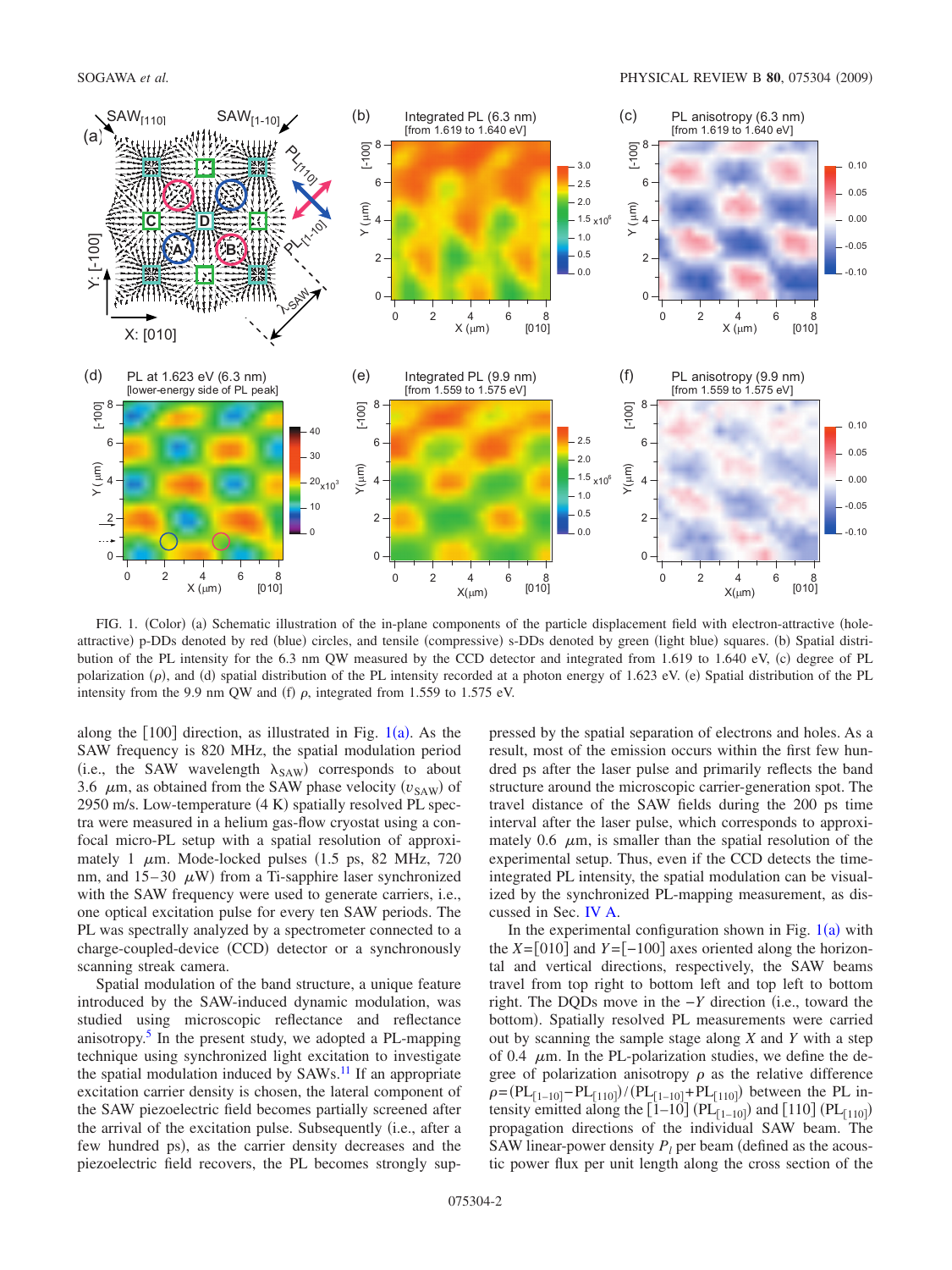SAW beam) was in the range from 70 to 100 W/m as estimated from a comparison of the observed band-gap energy shifts in the PL spectra and the theoretical values.<sup>6</sup>

# **III. RESULTS**

#### **A. Spatial PL modulation by 2D SAWs**

<span id="page-2-1"></span><span id="page-2-0"></span>Figures  $1(b)$  $1(b)$  and  $1(c)$  show the spatial distributions of the PL intensity and  $\rho$ , respectively, for the 6.3 nm QW, obtained by integrating PL spectra measured by the CCD detector in the energy range from 1.619 to 1.640 eV. The PL-mapping data appear to be compressed along the *Y* direction and slightly shifted toward the −*X* direction as the *Y* position increases because the drift of the setup might occur while moving the stage by a raster scan mode. Thus, only the *X* axis represents the actual scale of the spatial modulation while the *Y* axis should be calibrated by multiplying a factor of 1.3–1.4 to compensate for the distortion caused by the drift. Figure  $1(b)$  $1(b)$  clearly shows the formation of a square array of bright dotlike PL areas. The spatial distribution of  $\rho$ in Fig.  $1(c)$  $1(c)$  exhibits a checkered pattern with maxima that are slightly shifted along the *Y* direction with respect to the dotlike structure in Fig.  $1(b)$  $1(b)$ . Figure  $1(d)$  shows the PL mapping for the 6.3 nm QW recorded at a photon energy of 1.623 eV, which is located in the lower-energy side of the PL peak (centered at  $1.630$  $1.630$  eV in the absence of a SAW). Figures  $1(e)$ and  $1(f)$  $1(f)$  show the spatial distributions of the PL intensity and  $\rho$  for the 9.9 nm QW integrated from 1.559 to 1.575 eV, respectively. The positions with maximum and minimum  $\rho$ in Fig.  $1(f)$  $1(f)$  coincide with those for the 6.3 nm QW in Fig.  $1(c)$  $1(c)$ . On the other hand, the areas of strong integrated PL for the 9.9 nm QW appear at the maximum PL positions in Fig.  $1(d)$  $1(d)$ . We also found that the shapes of the strong integrated PL areas change from triangular for the  $6.3 \text{ nm } \text{QW}$  [cf. Fig.  $1(b)$  $1(b)$ ] to square for the 9.9 nm QW [cf. Fig.  $1(e)$ ].

The single SAW introduces spatial modulation of both  $\Phi_{\text{SAW}}$  and band-gap energy along the QW plane. Due to the *D*4d symmetry of the underlying GaAs crystal, the phase relationship between the two modulation depends on the SAW propagation direction, $8$  i.e., a position with a maximum band-gap energy exhibits negative (positive)  $\Phi_{\text{SAW}}$  for the SAW propagating along the  $[110]$  ( $[1-10]$ ) direction. As a consequence, the interference of two orthogonal SAW beams leads to the formation of two interpenetrating square arrays of DQDs, as shown in Fig.  $1(a)$  $1(a)$ , where the in-plane components of the particle displacement field are shown schematically. One of the arrays (red and blue circles) consists of p-DDs formed by the  $\Phi_{SAW}$  modulation. The second array (green and light-blue squares) is composed of s-DDs, where the band gap becomes minimum or maximum due to the hydrostatic strain.<sup>8</sup> The strong (red) and weak (blue) PL positions in Fig.  $1(d)$  $1(d)$  correspond to the tensile [green squares in Fig.  $1(a)$  $1(a)$ ] and compressive [light-blue squares in Fig.  $1(a)$ ] s-DD positions, respectively. A comparison of Figs.  $1(c)$  $1(c)$  and  $1(d)$  $1(d)$  demonstrates that the positive  $\rho$  areas are located at the saddle point of the tensile s-DDs along the  $[1-10]$  direction, denoted by a red circle in Fig. [1](#page-1-0)(d), while the negative  $\rho$ areas are situated at the saddle point of the tensile s-DDs along the  $[110]$  direction, denoted by a blue circle in Fig.

 $1(d)$  $1(d)$ . Taking into account the field distribution in Fig.  $1(a)$ , we thus conclude that the areas of the maximum (minimum)  $\rho$  coincide with the position of the positive (negative) p-DDs, as denoted by the red (blue) circles.

Figures  $2(a)$  $2(a)$  and  $2(b)$  display slices of the PL-mapping spectra along the *X* direction recorded at  $Y = 1.6$  and 0.8  $\mu$ m, which are indicated by solid and dashed arrows in Fig.  $1(d)$  $1(d)$ and correspond to rows of s-DDs and p-DDs, respectively. The PL emission around 1.626 eV originates from the 6.3 nm QW. The spectra recorded along the row of s-DDs  $[Fig. 2(a)]$  $[Fig. 2(a)]$  $[Fig. 2(a)]$ clearly show the band-gap modulation along *X* caused by the SAW-induced strain. The spatial period of the modulation of 5.0–5.4  $\mu$ m agrees with the lattice constant of the DQD array  $\lambda_{SAW}^* (= \sqrt{2} \lambda_{SAW})$  expected from the SAW interference grating. In contrast, the band-gap modulation is reduced along the row of p-DDs [Fig.  $2(b)$  $2(b)$ ], where the hydrostatic strain vanishes $8$  if the two orthogonal SAW beams have the same amplitude. We also found that the 6.3 nm and 7.1 nm QWs exhibit a PL-intensity modulation along the p-DD row with half of the period of the spatial band-gap modulation. These intensity oscillations are attributed to the emission from positive (electron attractive) and negative (hole attractive) p-DDs, which are separated by  $\lambda_{SAW}^*/2$  [cf. Fig. [1](#page-1-0)(a)]. In thick QWs ( $L_z \geq 8.3$  nm), this half-period modulation of the PL intensity disappears [cf. Fig.  $2(b)$  $2(b)$ ]. PL blue shifts at the compressive s-DDs (around  $X=3.6 \mu m$ ) are clearly observed for thin QWs ( $L_z \le 7.1$  nm) in Fig. [2](#page-3-1)(a), where the emission energies of the PL peaks observed in the absence of SAWs are indicated by arrows. In contrast, the thick QWs exhibit energy shifts only toward lower energies, i.e., the modulation in the higher-energy side becomes less pronounced. As discussed in Sec. [IV A,](#page-3-0) these effects are associated with the exciton diffusion length, $16$  which increases with increasing  $L_z$ .

#### **B. Temporal PL properties modulated by 2D SAWs**

<span id="page-2-2"></span>To clarify the influence of the SAW fields on the temporal behavior of excitons and carriers in DQDs, we have measured time-resolved PL spectra for excitation at four different positions within a DQDs array, denoted by capitals A–D in Fig.  $1(a)$  $1(a)$ . Carriers were generated by ps pulses at the positions estimated as the negative  $p$ -DD  $(A)$ , positive  $p$ -DD  $(B)$ , tensile s-DD  $(C)$ , and compressive s-DD  $(D)$ , by moving the sample stage according to the PL-mapping data. Figures  $3(a)$  $3(a)$ and  $3(b)$  $3(b)$  show time-resolved PL spectra for A and D, respectively, as measured by the streak camera. The SAW fields drastically change the excitonic recombination spectra from the monotonous decay in the absence of SAWs, shown in Fig.  $3(c)$  $3(c)$ , into the rapid PL quenching as well as the oscillatory behaviors of the PL intensities and emission energies. Figure  $3(d)$  $3(d)$  compares the PL spectra for A–D (solid lines) and in the absence of SAWs (dashed line), where the spectra were integrated during the initial 100 ps after the excitation. The broadening of the PL linewidths compared to those without SAWs is attributed to the inhomogeneous broadening due to the strain-induced distribution of band-gap energies within the detection spot. The spectra for the positions A and B are similar while the position C (D) exhibits an enhanced PL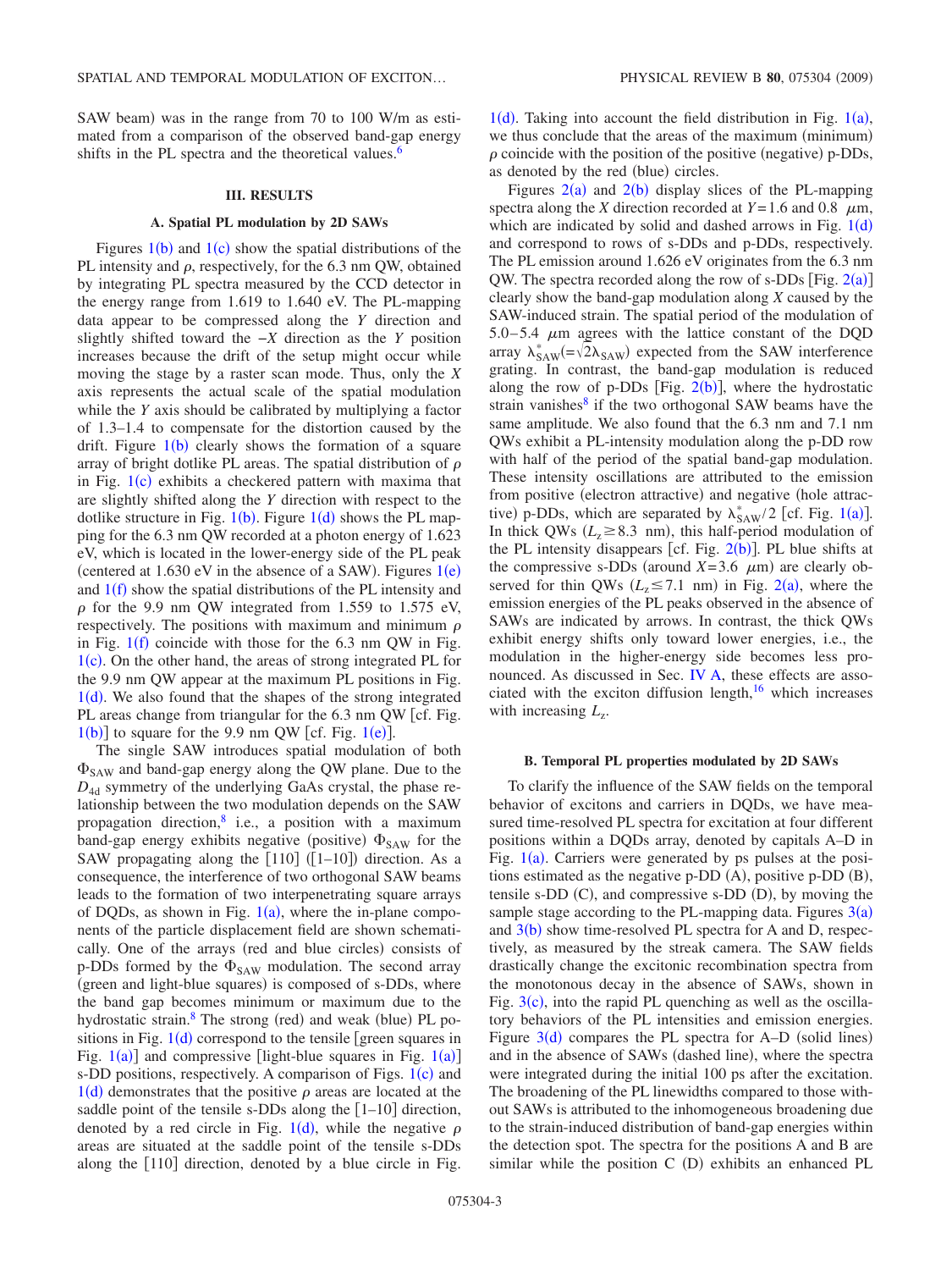<span id="page-3-1"></span>

FIG. 2. (Color) Slice of the PL spectra along the *X* direction for the vertical positions of (a)  $Y=1.6$   $\mu$ m and (b)  $Y=0.8$   $\mu$ m.

broadening toward the lower(higher)-energy side with respect to the spectra for A and B because of the reduced (enhanced) band gap.

Figures  $4(a) - 4(d)$  $4(a) - 4(d)$  represent the PL time traces for the 7.1, 8.3, 9.9, and 12.2 nm QWs (solid lines), respectively, measured at positions A–D, while the dashed lines show the corresponding PL time traces in the absence of SAWs. We found that the PL quenching becomes more significant as  $L<sub>z</sub>$  decreases. As regards the position dependence, the positions C and D have similar decay profiles while the position A exhibits faster quenching than C and D. The position B shows the slowest decay as well as shoulder structures, which appear around *t*= 600 ps. For all positions, the subsequent PL peaks appear around *t*= 1200 ps, which corresponds to the next SAW cycle. If carriers are generated when the center of the p-DD arrives at the excitation (and detection) position, the *Y* component of the lateral (i.e., in the QW plane) piezoelectric field becomes maximum at *t*= 300 and 900 ps. On the other hand, as shown in Fig.  $1(a)$  $1(a)$ , the s-DDs correspond to the saddle points of the  $\Phi_{SAW}$  modulation. The  $\Phi_{SAW}$  modulation disappears on the moving path of the  $s$ -DDs, $8$  while the *X* component of the lateral piezoelectric field varies, i.e., if carriers are generated at the center of the s-DD, the *X* component becomes maximum at *t*= 300 and 900 ps. It is reported that the band-gap modulation causes a sufficiently strong effective field for excitons to move as fast as  $v_{\text{SAW}}$ .<sup>[11](#page-7-3)[,17](#page-7-15)</sup> However, the similarity of the PL time traces for the positions  $C$  (i.e., tensile strain) and  $D$  (i.e., compressive strain) in Fig. [4](#page-4-0) suggests that the PL quenching is not caused by the sweep of excitons trapped at the tensile s-DD from the detection spot but is determined by exciton ionization caused by the strong lateral piezoelectric field (X component) around  $t = 300$  ps.

<span id="page-3-2"></span>

FIG. 3. (Color) [(a) and (b)] Time-resolved PL spectra measured at a negative p-DD and a compressive s-DD, denoted by A and D, respectively. (c) Time-resolved PL spectra in the absence of SAWs. (d) Time-integrated spectra during the initial 100 ps after excitation at positions A-D (solid lines) and in the absence of SAWs (dashed line)

# **IV. DISCUSSION**

## **A. Carrier dynamics in DQDs**

<span id="page-3-0"></span>We now discuss the physical mechanisms for the PL modulation in more detail by considering the following two situations: (i) if the lateral piezoelectric field is not sufficiently strong to ionize excitons, neutral excitons will not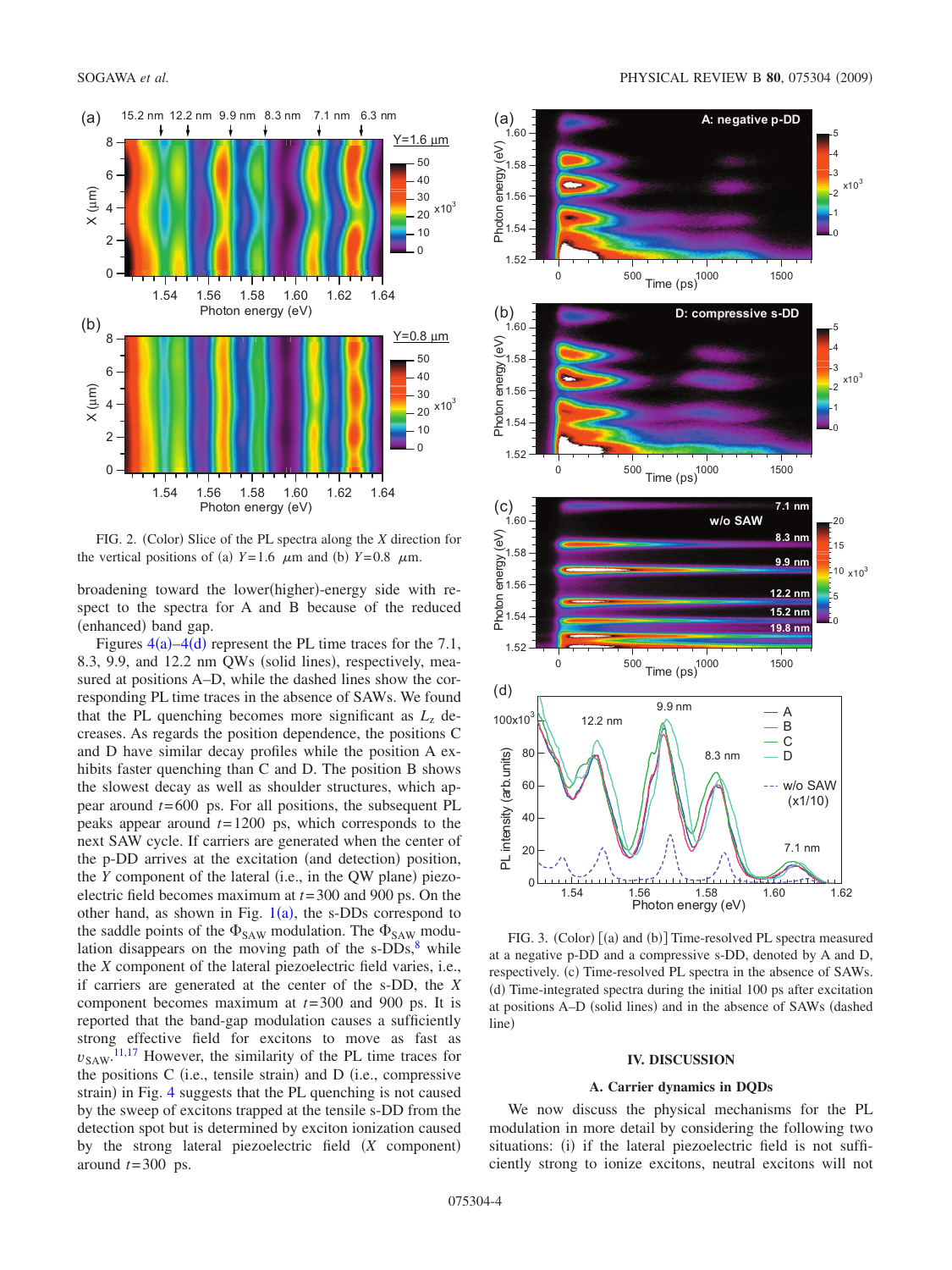<span id="page-4-0"></span>

FIG. 4. (Color online)  $[(a)-(d)]$  PL time traces measured at the positions A–D (solid lines) for the 7.1, 8.3, 9.9, and 12.2 nm QWs, respectively. The dashed lines show the corresponding traces in the absence of SAWs.

feel the  $\Phi_{\text{SAW}}$  modulation. The neutral excitons will expand spatially through diffusion, which is determined by the gradient of the exciton density, and also migrate toward the local minima<sup>18</sup> in the strain-induced band-gap modulation. If the PL decay time is long enough for the excitons to reach the local minima, the PL energies will be mainly determined by the excitonic transition energies at these minima. (ii) If the lateral piezoelectric field becomes strong enough to ionize excitons, electrons and holes are attracted toward the spatially separated potential maxima and minima, which are marked in Fig.  $1(a)$  $1(a)$  by the red and blue circles, respectively. If some of the separated carriers spill out from the moving confinement potential via scattering or being captured at the interface potential fluctuation or defects in the barrier layers, they may still form excitons when carriers of opposite charge are brought by the next confinement potential and then emit. However, in the absence of spillover near neighboring p-DDs, no PL should be expected after the spatial separation, that is, the PL spectra become determined by the states of the excitons between the excitation and the ionization. Since the carrier density is sufficiently high to partially screen the piezoelectric field under the experimental conditions, process (i) dominates the PL emission immediately after the excitation. Then, with the decrease in carrier density, process (ii) eventually overcomes (i). The transition between (i) and (ii) depends on the excitation carrier density,  $P_l$ ,  $L_z$ , and the position of the light spot relative to the DQDs. Moreover, we have to take into account the spillover effects to explain the origin of the subsequent PL peaks.

In general, the PL rise time in the absence of SAWs is determined by the relaxation time of photoexcited large-*K* excitons into  $K=0$  excitons through acoustic phonon scattering,<sup>19</sup> where  $K$  is the momentum of the exciton's center-of-mass motion. Under the influence of the SAW fields, when the exciton ionization rate exceeds that of the formation of  $K=0$  excitons, PL quenching starts, resulting in a reduced PL intensity compared to that in the absence of SAWs. Figure [4](#page-4-0) shows that the PL rising profiles for DQDs, where no clear difference is observed between the four characteristic positions (A–D), overlap these obtained in the absence of SAWs during the initial 50–100 ps. Thus, the exciton relaxation process does not seem to be changed significantly by the SAW fields on this time scale. For a quantitative discussion on the spatial broadening of the excitions, we consider the effective diffusion length  $(L_{\text{eff}})$  of excitons under the SAW fields.<sup>20</sup> The exciton diffusivity  $D_{\text{ex}}$  in the absence of acoustic excitation was determined from timeresolved spatial PL profiles excited by a microscopic spot.  $D_{\text{ex}}$  is given by the ratio between the square of the spatial width of the PL-intensity profile and the elapsed time after the ps-pulse excitation.<sup>21</sup> In Fig.  $5(a)$  $5(a)$ , we plot  $D_{ex}$  values measured in a separate experiment (not shown here) at 4 K for each QW (solid squares) as a function of  $L_z$ , where the axis on the right corresponds to  $D_{ex}$ . We define the PL quench time  $(T_{\text{quench}})$  as the time required for the PL intensity to be reduced to 1/*e* of the maximum PL after carrier generation. The values of  $T_{\text{quench}}$  for DQDs (open circles), which are averaged for A–D, and those obtained in the absence of SAWs (solid circles) are plotted in Fig.  $5(a)$  $5(a)$ , where the maximum and minimum values obtained from A–D are represented by error bars.  $T_{\text{quench}}$  for DQDs increases with  $L_z$  from 290 to 460 ps while it increases from 550 to 950 ps in the absence of SAWs. Since  $L_{\text{eff}}$  is given as  $L_{\text{eff}} = \sqrt{D_{\text{ex}}} \cdot T_{\text{quench}}$ , the  $L_{\text{eff}}$  values for the averaged  $T_{\text{quench}}$  and in the absence of SAWs are plotted in Fig.  $5(b)$  $5(b)$  by open circles and solid ones, respectively, where the maximum and minimum values obtained from A–D are represented by error bars. *L*eff increases with  $L_z$  from approximately 1.0  $\mu$ m for the 7.1 nm QW to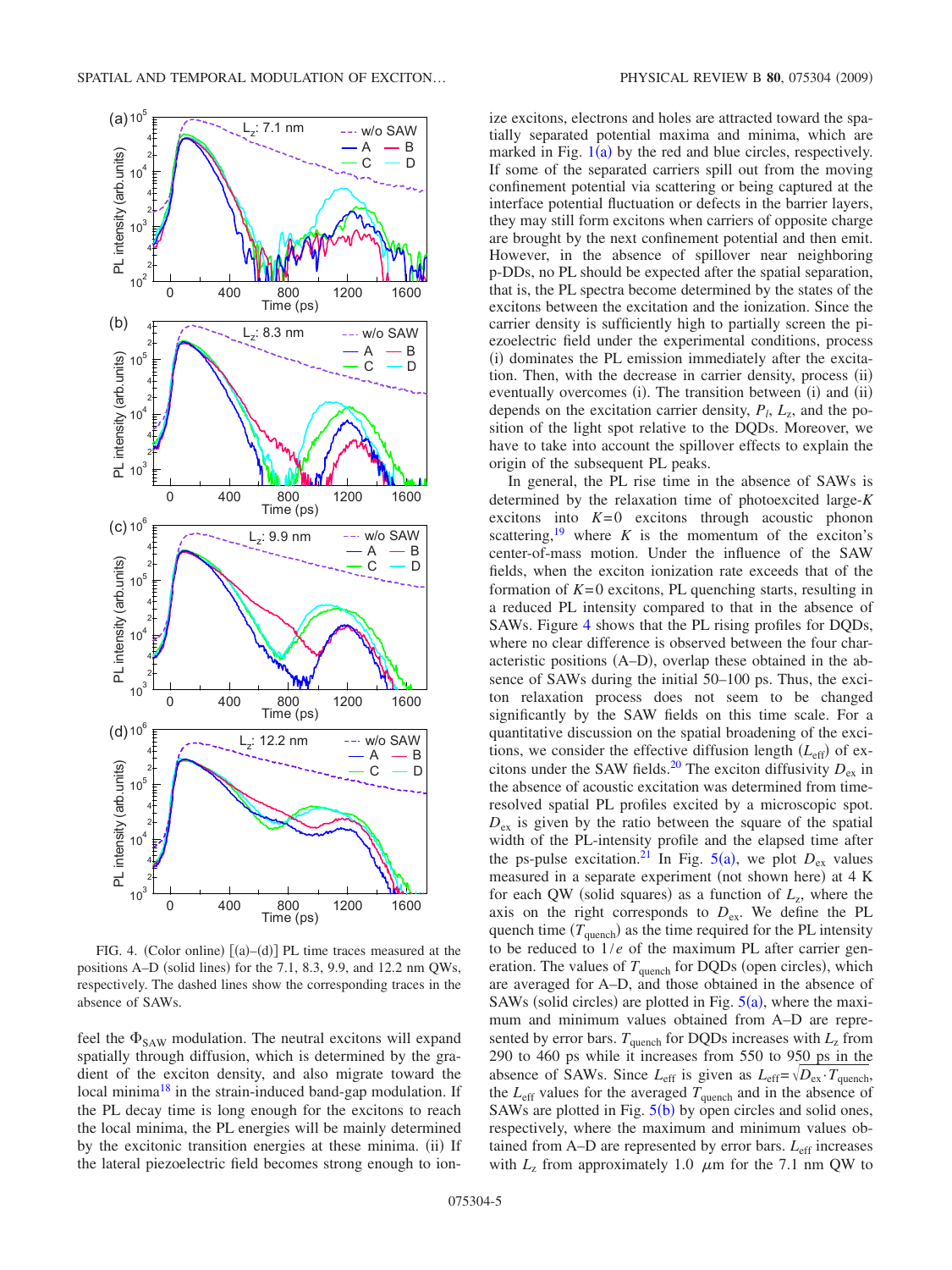<span id="page-5-0"></span>

FIG. 5. (Color online) (a) Experimentally obtained values for the exciton diffusivity,  $D_{\text{ex}}$  (cm<sup>2</sup>/s), (solid squares), and PL quench time,  $T_{\text{quench}}$  (ps), averaged for A–D (open circles) and those without SAWs (solid circles) are plotted as a function of *L*<sub>z</sub>. The maximum and minimum values for the four positions are represented by error bars. (b) The estimated values of the effective diffusion length  $L_{\text{eff}}$  ( $\mu$ m) for the averaged  $T_{\text{quench}}$  (open circles) and without SAWs (solid circles) as a function of  $L_z$ .

2.8  $\mu$ m for the 19.8 nm QW under the SAW fields, while it increases from 1.4 to 4.1  $\mu$ m in the absence of SAWs. Although we could not precisely evaluate  $T_{\text{quench}}$  for the 6.3 nm QW because of limitations of the experimental setup, its *L*eff is assumed to be less than 1  $\mu$ m by considering the  $L<sub>z</sub>$  dependences of  $D_{\text{ex}}$  and  $T_{\text{quench}}$  in Fig. [5](#page-5-0)(a).

PL-mapping spectra obtained by the synchronized excitation method clearly visualize the spatial modulation of the PL intensity and transition energies (cf., Figs. [1](#page-1-0) and [2](#page-3-1)) at a certain moment caused by the moving SAWs. As a slow CCD detector is adopted in this measurement, the window time of the detection is roughly given as  $T_{quench}$ . To understand the physical mechanism underlying the PL-mapping spectra, we have to consider the carrier motion during  $T_{\text{quench}}$ . The areas of strong integrated PL for the 9.9 nm QW in Fig.  $1(e)$  $1(e)$  coincide with the tensile s-DDs, where the band gap is reduced. They correspond to the bright PL areas detected in the lower-energy side of the PL peak, as shown in Fig.  $1(d)$  $1(d)$ . This is because the local exciton migration into the nearest tensile s-DDs dominates the emission sites due to the sufficiently long  $L_{\text{eff}}$ . In contrast, as shown in Fig. [1](#page-1-0)(b), the strong integrated PL areas for the 6.3 nm QW shift from the positions of the tensile s-DDs toward  $+X$  by  $\lambda_{\text{SAW}}^*/4$  $(=1.25-1.35 \mu m)$ . These positions correspond to the boundaries between negative p-DDs and the subsequent positive

p-DDs on the moving p-DD path. To understand the findings, we should consider the asymmetry in mobilities for electrons and holes[.7](#page-7-5) Electrons quickly follow the potential modulation due to the high electron mobility, resulting in a narrow distribution within the potential trap. In contrast, because of the relatively low hole mobility, some of the holes do not follow the changes in the potential and thus remain near the excitation spot. When carriers are generated after the positive p-DD has passed, electrons are attracted to the preceding positive p-DD, leading to the reduced PL intensity detected at the excitation position. On the other hand, when the carriers are generated after the negative p-DD, electrons are drawn toward the next-coming positive p-DD and then return to the excitation position later. Thus, the strong integrated PL areas should be located between the preceding negative p-DDs and the subsequent positive ones, which is consistent with the experimental results obtained for the 6.3 nm QW.

In Fig.  $2(a)$  $2(a)$ , which shows the PL modulation along the row of s-DDs, the thick QWs ( $L_z \geq 8.3$  nm) have their PL maximum located around  $X=0.8$  and 6.2  $\mu$ m, which correspond to the positions of the tensile s-DDs. In the thin QWs  $(L_z \le 7.1 \text{ nm})$ , the maximum PL positions shift from the tensile s-DDs [cf. Fig.  $2(a)$  $2(a)$ ] and the clear PL modulation appears along the row of p-DDs [cf. Fig.  $2(b)$  $2(b)$ ]. These bright PL positions correspond to the front and rear tails of the strong integrated PL areas in Fig. [1](#page-1-0)(b). Since *L*<sub>eff</sub> for the thick QWs exceeds the separation between the paths of the s-DDs and p-DDs  $(\equiv \lambda_{SAW}^* / 4 \text{ of } 1.25 - 1.35 \mu \text{m})$ , most of the excitons can reach the adjacent tensile s-DDs before emission. Thus, the strongest PL positions for the thick QWs should coincide with the tensile s-DDs. On the other hand, in the 6.3 nm QW,  $L_{\text{eff}}$  ( $\leq$ 1.0  $\mu$ m) is smaller than the separation. As shown in Fig.  $1(b)$  $1(b)$ , the triangular shape of the bright PL areas is attributed to the emission from excitons that did not reach the tensile s-DDs located on the −*X* side of the bright PL areas. It should be mentioned that the dominant PL sites depend on the experimental conditions because  $T_{\text{quench}}$  and thus  $L_{\text{eff}}$  increase as the carrier density increases due to the enhanced screening effects.

There remains a question as to why subsequent PL peaks appear around  $t = 900 - 1000$  ps irrespective of the existence of the strong lateral piezoelectric field when carriers are generated in s-DDs, i.e., at the positions C and D, as observed in Figs. [3](#page-3-2) and [4.](#page-4-0) Figure  $3(b)$  shows that the PL emission energies do not increase when the second compressive s-DD reaches the detection position (at  $t = 1200$  ps), suggesting that no emission is observed at the compressive s-DDs because of the rapid exciton migration toward lower-energy areas except for the initial approximately 100 ps after the excitation. When carriers are generated at the center of the s-DD, it is assumed that most of electrons (part of holes) are captured by the positive (negative)  $p$ -DD at  $t = 300$  ps, which is shifted by  $\pm \lambda_{SAW}^* / 4$  along *X* from the path of the s-DDs. Then, if the electrons (holes) happen to drop out from the positive (negative) p-DD, they are attracted toward the subsequent positive (negative) p-DD, which is shifted by  $\pm \hat{\lambda}_{\text{SAW}}^*/2$  along *X* from the path of the formerly trapped p-DDs. Thus, electrons and holes, which diagonally cross the path of the s-DDs, might meet opposite carriers and form excitons near the path of the s-DDs, resulting in subsequent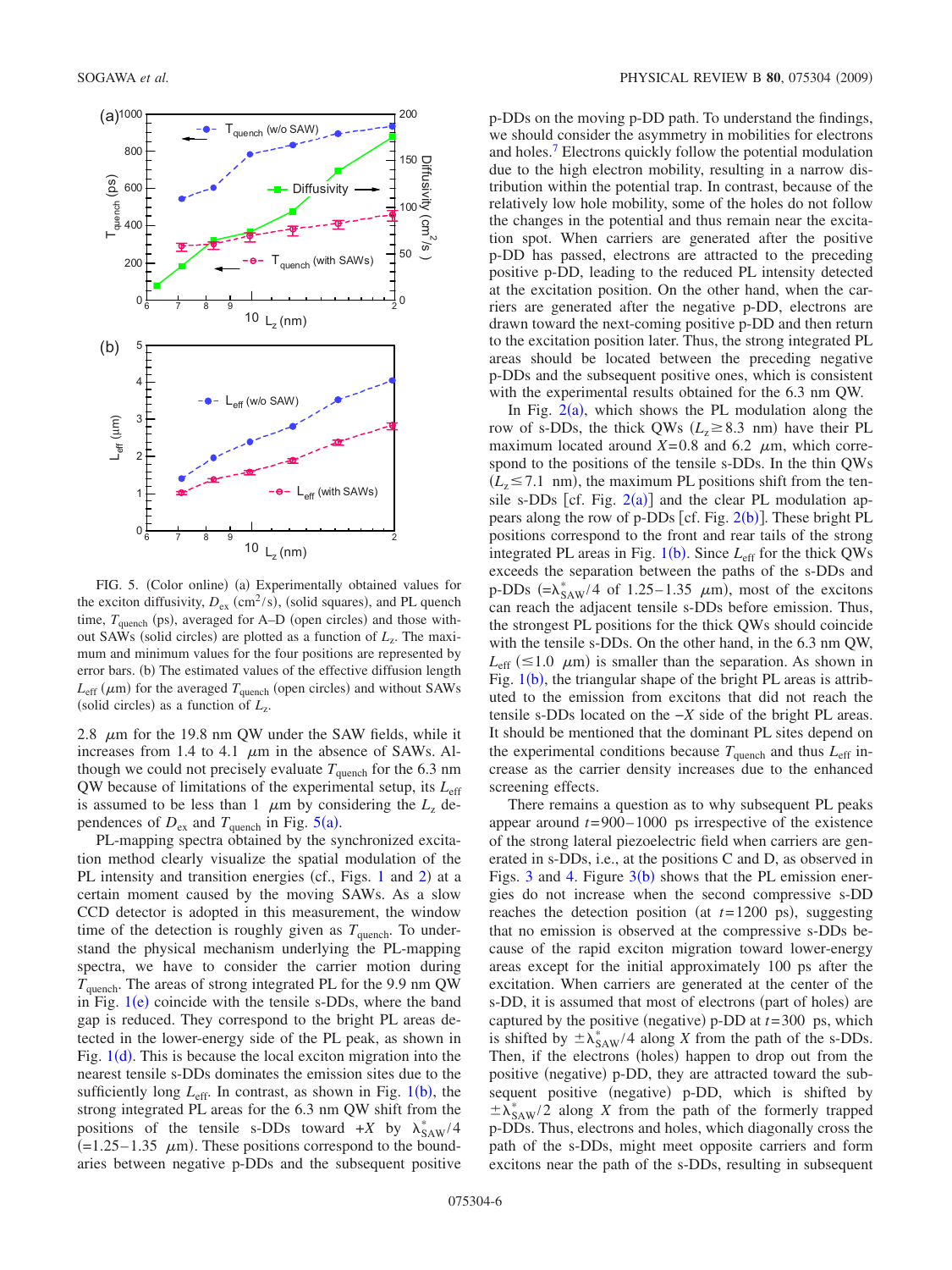<span id="page-6-1"></span>

FIG. 6. (Color) Calculated spatial modulation of (a) piezoelectric potential  $(\Phi_{SAW})$ , (b) transition energy shift between conduction band and heavy-hole band (c-hh), and (c) polarization anisotropy  $(\rho)$  for the c-hh transition, respectively, where the scale along the  $[0-10]$  and [100] directions is normalized by  $\lambda_{SAW}^*$  =  $\sqrt{2}\lambda_{SAW}$ ). A–D indicate the corresponding positions for the experimental data.

PL peaks around *t*= 900– 1000 ps. This is a possible explanation for the increase in PL under the lateral field. As we have not yet fully understood the physical mechanism, the investigation should be continued.

## **B. Theoretical analysis**

<span id="page-6-0"></span>To analyze the experimental results on the modulation of the band structure and the transition polarization properties theoretically, we have calculated the displacement field of the Rayleigh SAW waves including the piezoelectric coupling. $^{22}$  The results were then used to determine the energy shifts of the conduction (c), heavy-hole (hh), and lighthole (lh) bands induced by the strain using the Hamiltonian from Bir and Pikus, $2<sup>3</sup>$  as well as the transition matrix element for interband excitations. The calculations were based on the method described in Ref. [6.](#page-7-6) Figures  $6(a)$  $6(a)$ – $6(c)$  show the calculated spatial modulation of  $\Phi_{SAW}$ , the strain-induced shift of the c-hh transition energy, and  $\rho$  for the c-hh transition, respectively, where A–D denote the positions corresponding to the experiment. The scales are normalized by the lattice constant of the DQD array  $\lambda_{SAW}^*$ . The calculations were performed for a 6.3 nm QW, which is located 175 nm below the surface, with a SAW frequency of 800 MHz and a  $P_l$  of 100 W/m per SAW beam. For the depth of the QW and the SAW frequency used in the calculations, the band modulation is of type-II, $^{17}$  where the energy shift of the conduction band is four times that of the hh band. In Fig.  $6(b)$  $6(b)$ , the reduced transition energy areas (blue regions) correspond to the tensile s-DDs. The positive  $\Phi_{SAW}$  areas in Fig. [6](#page-6-1)(a), i.e., positive p-DDs, are located at the saddle point of the tensile s-DDs along the  $\lceil 1-10 \rceil$  direction. The polarization anisotropy is associated with the uniaxial strain profile in the p-DDs. While the hydrostatic strain vanishes, the material is subjected to a compressive (tensile) strain oriented along the  $[1-10]$  direction in the positive (negative) p-DDs. Figure  $6(c)$  $6(c)$ shows that areas of positive anisotropy (i.e., with stronger emission along the  $[1-10]$  direction) coincide with the positive p-DDs in Fig.  $6(a)$  $6(a)$ . The calculated results for the spatial distribution of the anisotropy are, therefore, in good agreement with the experimental findings in Fig. [1.](#page-1-0)

A comparison between Figs.  $1(c)$  $1(c)$  and  $6(c)$  $6(c)$  shows that the measured  $\rho$  is smaller than the calculated values. In the synchronized excitation method using a CCD, the observed  $\rho$ corresponds to the time-averaged  $\rho$  value during  $T_{\text{quench}}$ . Thus, it becomes smaller than the theoretical maximum value at the center of the positive p-DD. In Figs.  $1(c)$  $1(c)$  and [1](#page-1-0)(f), the 9.9 nm QW exhibits a smaller  $\rho$  than the 6.3 nm QW. Under the same SAW fields, thick QWs generally have a larger  $\rho$  than thin ones because the hh-lh mixing effect is enhanced due to the reduced energy separation between the hh and lh states. Although the depths and thus the strain fields differ slightly for the two QWs, the observed  $L<sub>z</sub>$  dependence of  $\rho$  is mainly attributed to the differences in *T*quench. In fact, in our time-resolved measurement of the PL anisotropy (not shown here), we observed that the various DQDs with different  $L<sub>z</sub>$  exhibit similar  $\rho$  values just after the excitation. For detailed discussions on the  $L<sub>z</sub>$  dependence of the PL anisotropy, it should be taken into account that the strain fields and, thus, the modulation of the band structures depend significantly on the depth from the surface.<sup>17</sup>

We briefly discuss the quantum confinement effect by the SAW-induced lateral potential modulation. For energies less than the amplitude of the piezoelectric potential  $\Theta_{SAW}$  for each SAW, the 2D sinusoidal potential modulation can be approximately represented by an isotropic 2D harmonic potential. The eigenstates in this potential consist of a series of discrete states of energy relative to the bottom of the conduction band given by  $n \frac{h}{\lambda_{SAW}} \sqrt{\frac{\Theta_{SAW}}{m^*}}$  (*n*=1,2,...), where *h* is Planck's constant and  $m^*$  is the electron effective mass. A similar expression applies for the valence-band states. This formula indicates that the quantum shifts increase by reducing  $\lambda_{\text{SAW}}$  and increasing  $\Theta_{\text{SAW}}$ , which is proportional to the square root of  $P_l$ . The quantized energy is estimated to be 1.2 meV for dynamic dots formed in a QW 175 nm below the surface by the interference of two SAW beams, each with frequency and power of 800 MHz and 100 W/m, respectively, which are the same parameters used in the calculation of Fig. [6.](#page-6-1) Although larger than the thermal energy at 4 K, the expected shift in the PL energy are difficult to detect due to the relatively large inhomogeneous PL broadening as well as to the type-II character of the modulation. A further increase in the SAW frequency (up to several GHz) and amplitude should lead to the direct observation of the quantum confinement effect. Here, we neglect the quantum confinement by